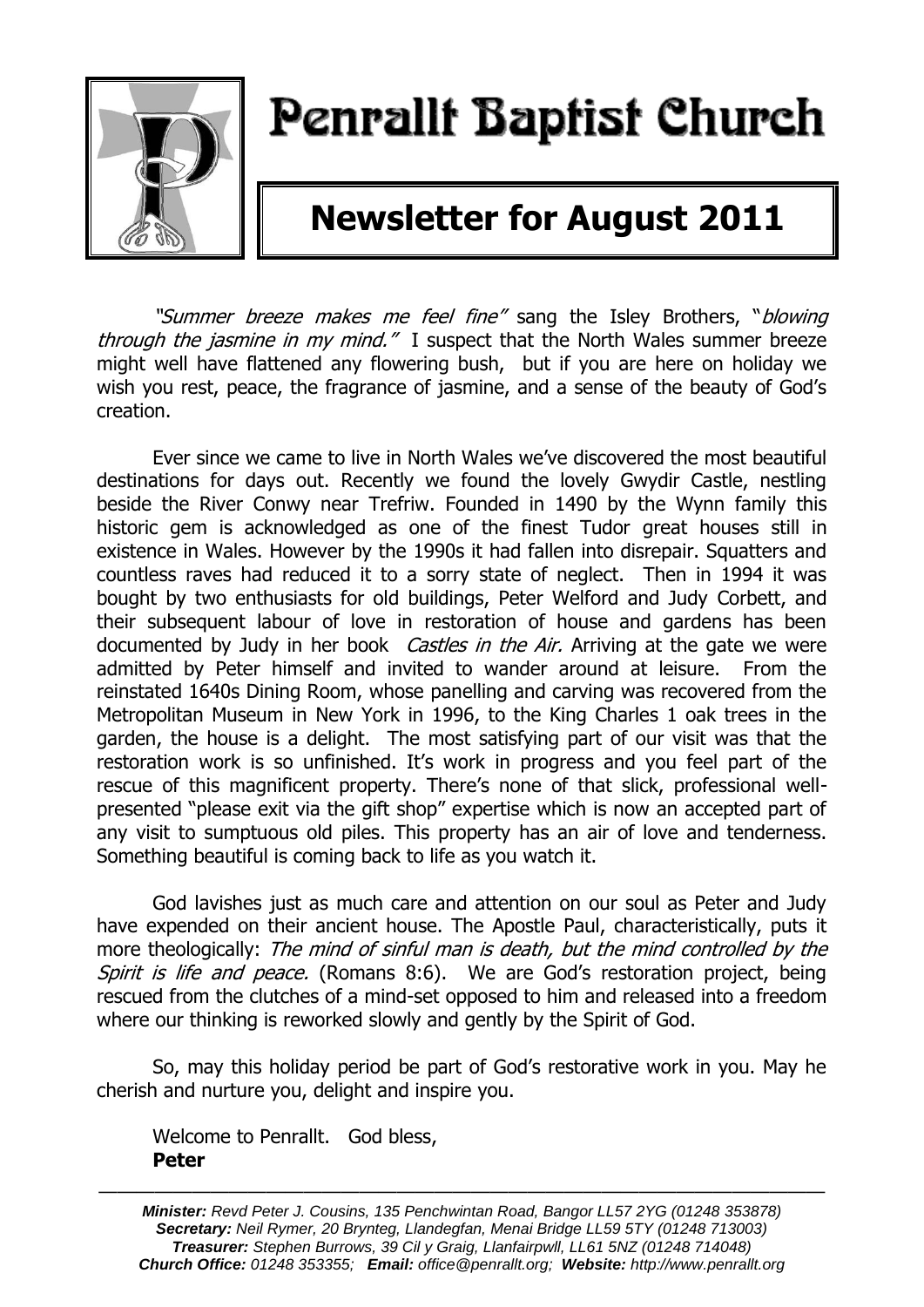### **SERVICES in AUGUST**

**Times of Evening Services** The evening services will begin at 7.00pm until September  $4<sup>th</sup>$ , when they will revert to 6.00pm.

### **August 7**

| $10.30$ am | <b>Peter Cousins</b>     | <b>Ezekiel The Heavenly Worshipper</b> |          |
|------------|--------------------------|----------------------------------------|----------|
| 7.00pm     | <b>Communion Service</b> | Roger Borlace                          | Psalm 24 |
|            |                          | 'Who may ascend the hill of the LORD?' |          |

### **August 14**

| 10.30am | <b>Geoff Birch</b> | A Mountain Top Experience | Mark 9:2-13 |
|---------|--------------------|---------------------------|-------------|
| 7.00pm  | Elaine Green       | An Enthronement Psalm     |             |

### **August 21**

| 10.30am | Roger Borlace | 'The disciple John'         | <i>Mk.1:14-34</i>         |
|---------|---------------|-----------------------------|---------------------------|
| 7.00pm  | Geoff Birch   | <b>Psalms of Confidence</b> | <i>Psalms 16 &amp; 23</i> |

### **August 28**

| 10.30am | <b>Communion Service</b> | <b>Peter Cousins</b>                     |
|---------|--------------------------|------------------------------------------|
|         |                          | <b>Celebrating Forgiveness</b>           |
| 7.00pm  | <b>Peter Cousins</b>     | A Wisdom Psalm: "Wait Patiently for Him" |
|         |                          | Psalm 37                                 |

(There will be no Sunday School in August, but after the opening worship the children will be taken out for stories, activities and games in the hall.)

### **Our Preaching Team for August are all members of Penrallt:**

Peter Cousins is the minister.

Geoff Birch and Roger Borlace are retired ministers enjoying North Wales. Elaine Green is an accredited Baptist Lay Preacher, and a student of Northern Baptist College. She works for the Health Service and is a Guide leader.

### **No Church Lunch in August or September**

Please note that there will be no church lunch in either of these two months. The next one will be on October 2<sup>nd</sup>.

### **Saturday Prayer Meetings**

There will be no Saturday morning prayer meetings in August. They will start again on September 3<sup>rd</sup> .

### **Special Dates in August**

| <b>Wednesday 3</b> | 10.30am            | Men's Prayer Meeting       |
|--------------------|--------------------|----------------------------|
| Sunday 7           | 2.30 <sub>pm</sub> | Praise on the Pier         |
| <b>Monday 8</b>    |                    | Deacons' Induction Meeting |
| <b>Tuesday 16</b>  | 10.00am            | <b>Walking Group</b>       |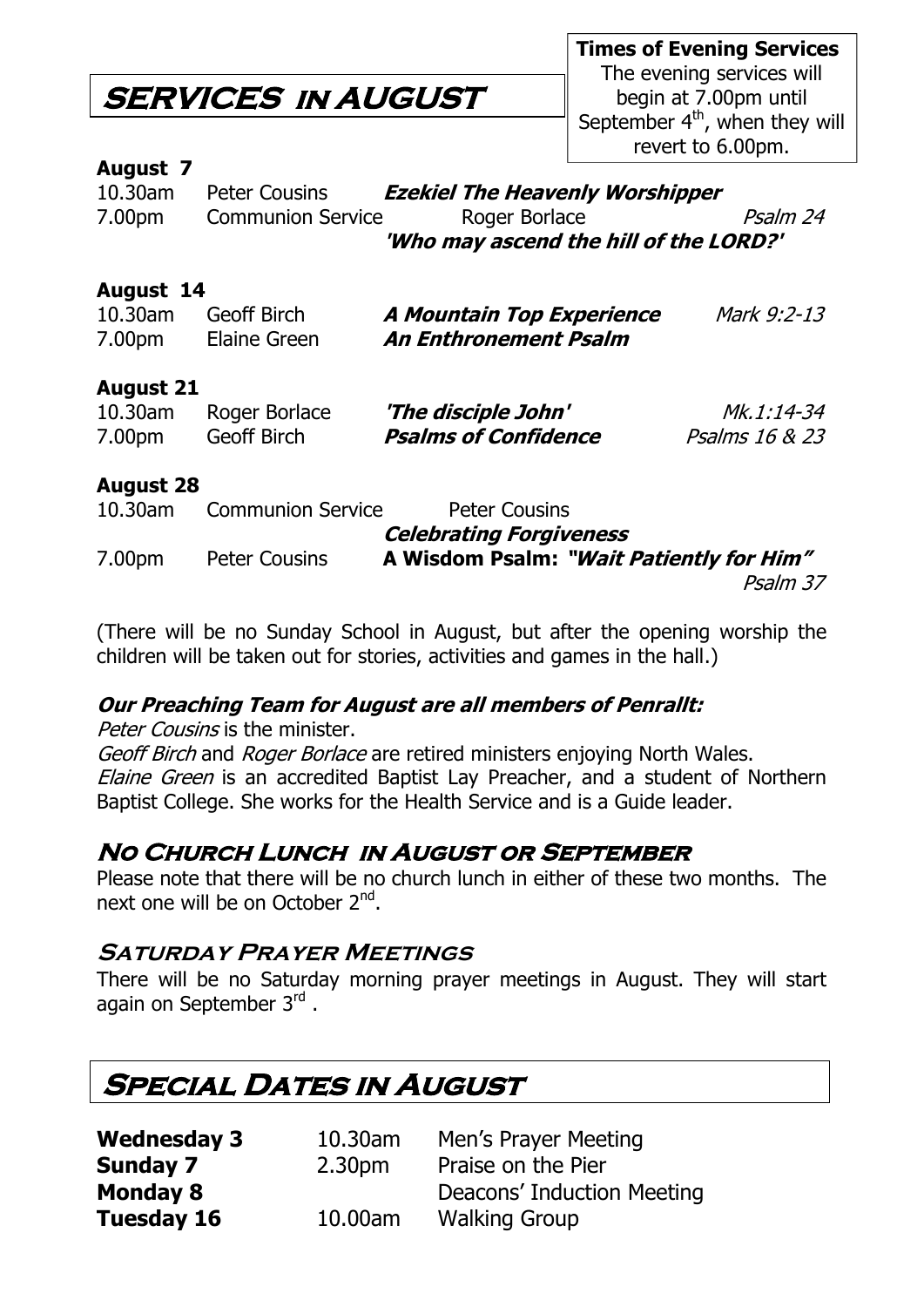#### **Please check with the contact people when there are meetings this month.**   $HC - H$ ome Group

| Day        | שטיוט – ווטווי – טוו<br><b>Time</b> | <b>Details</b>         | <b>Contacts</b>                                        |
|------------|-------------------------------------|------------------------|--------------------------------------------------------|
|            |                                     |                        |                                                        |
| <b>Tue</b> | 8.00pm                              | HG, Nilgiri            | Joan Beer (353874)                                     |
| <b>Tue</b> | 7.30pm                              | HG, Farrar Road        | Magnus Forrester-Barker (371366)                       |
| <b>Wed</b> | 10.30am                             | Men's Prayer Meeting   | Peter Cousins (353878)                                 |
| Wed        | 2.00 <sub>pm</sub>                  | Carers' Home Group     | Carol Morris (716953)                                  |
| <b>Wed</b> | 7.30pm                              | HG, The Nomads         | Jess & Seamus Adams (421185)<br>Susan Cousins (353878) |
| Wed        | 8.00pm                              | HG, Grŵp Cymraeg       | Owen & Nia Lloyd Evans (352634)                        |
| Thu        | 10.30am<br>- noon                   | HG, 76, Ffordd Cynan   | Jenny Powley (364292)                                  |
| Thu        | 10.30am                             | Post-Alpha Bible Study | Sue & Lawrence Moss (713793)                           |
| <b>Thu</b> | 7.30pm                              | HG, Llanfairpwll       | Sue & Lawrence Moss (713793)                           |
| Thu        | 7.30pm                              | HG, Bangor             | Ciara Ní Bhrolcháin (07900<br>220496)                  |
| Thu        | 7.30pm                              | HG, A-Team             | Freya Bushill (07792 080766)                           |
| <b>Thu</b> | 7.45pm                              | HG, Lon-y-Deri         | Gill Goodman (355256)<br><b>Billy Elliott (372568)</b> |
| Fri        | 10.30am<br>- noon                   | <b>Cheeky Monkeys</b>  | Joan Rymer (713003)                                    |
| <b>Sat</b> | 8.30am                              | <b>Prayer Meeting</b>  | (next one September 3 <sup>rd</sup> )                  |

### **News of People**

We are sorry to report the death of **Freda Jones**, Ellie's mother-in-law, on 23rd July. Freda moved to Llanfairfechan only a few months ago, and it was our privilege to welcome her to the area, and to Penrallt. Our condolences go to Ellie, Bryan and the family. The funeral will take place at 12 noon on  $10<sup>th</sup>$  August in the Crematorium. **Mark Young** is about to undergo more medical treatment. We hold him and Eve in our prayers. **Lesley Jackson** was operated on for a perforated appendix and is making a good recovery. **Nancy Brook's mother, Catherine** (a member of Lymm Baptist Church) has come to live with her and Rob. We welcome Catherine to North Wales and wish her God's blessing as she settles in. Congratulations to **Sian Whitton**, **Ryan McMullan** and **Mari Roberts** on finding new jobs.

### **Children's Birthdays in August**

**1 st:** Aidan Shapcott; **2 nd:** Zoe Mapatac; **16th:** Bethan Stammers; **19th:** Luke Young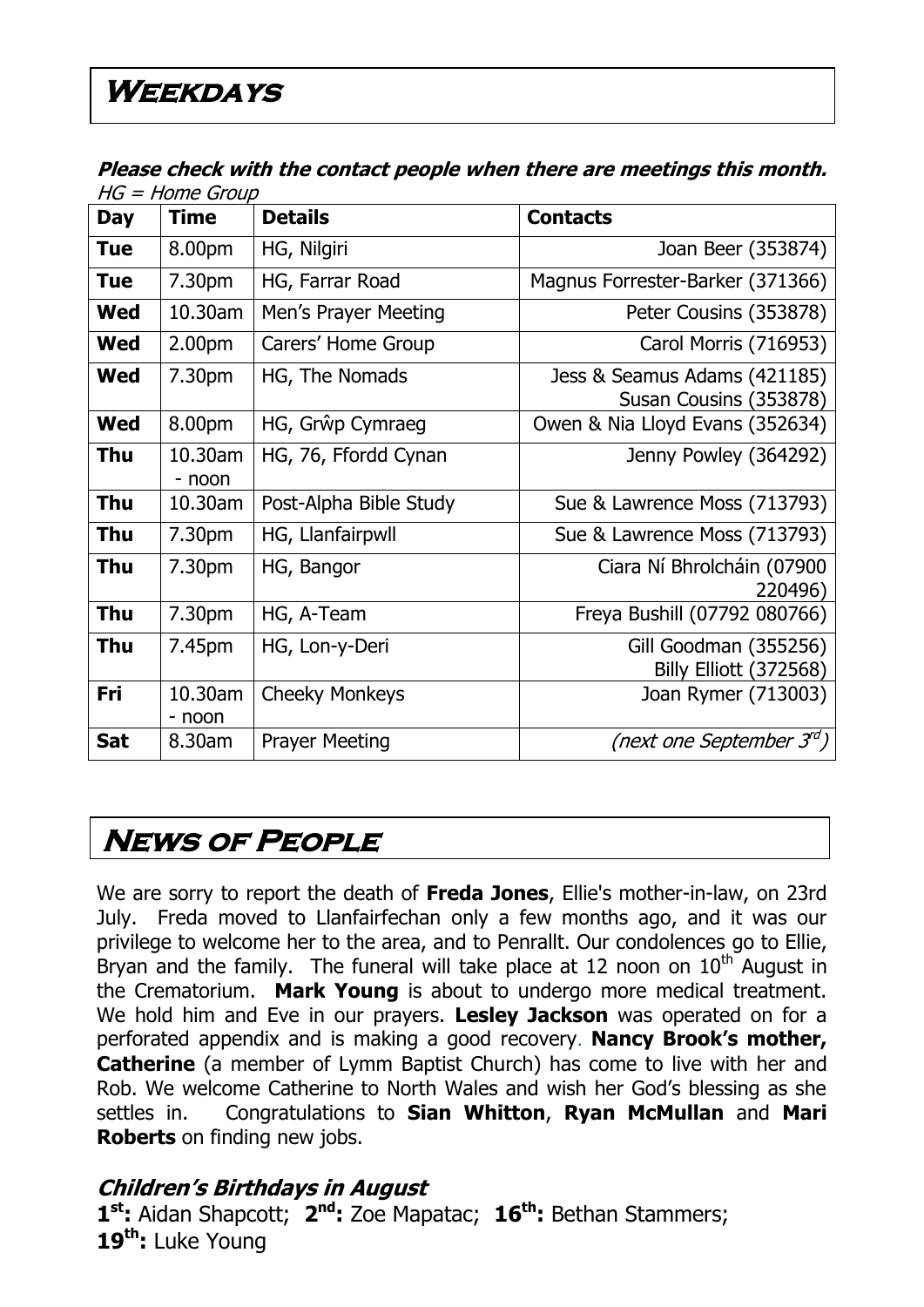### **Noticeboard**

### **Missions Group Co-ordinator in Penrallt**

This is a big HELP notice. We are currently without a Missions Group Coordinator. This is not a particularly onerous job, but is vital to us as church is we are to give our missionary link people they deserve. They need our prayers and support and we need someone to coordinate this in Penrallt. Please consider whether you are the person that God is calling to this task.

### **News from the Evangelical Alliance Wales: Celebration for the Nations Wednesday 3 August 7.30pm**

An evening of praise, prayer, worship, repentance and declaration led by a team from Korea to celebrate the links between Wales and Korea will be held at Oasis Church, Margaret Street, Beaumaris, Angelsey LL58 8DN. Also, outreaches will take place throughout the week in Beaumaris, Llangefni and other places around Anglesey.

For more details e-mail [office@ocministries.com](mailto:office@ocministries.com) or telephone 07881 504670.

 **Walking Group Tuesday 16 August 10.00am** A circular walk starting at the Sychnant Pass car park at the top of the pass on the Capelulo side, (leave the A55 at junction 15A, follow road through Penmaenmawr turning right at the "Mountain View Hotel" signposted Sychnant Pass). Walk distance either 5.5 or 6.5 miles. The walk follows some of the finest sections of the "North Wales Path" through the high pastures above Sychnant Pass as well as the Jubilee Walk overlooking Penmaenmawr and the coast. Great views throughout the walk**.** Please note the earlier start time of 10.00 am — this is to allow a pub lunch stop at the "Fairy Glen Hotel" in Capelulo village. Paul and Ruth Hebblethwaite are leading the walk. Any queries, telephone 01248 490581 or e-mail [paul.hebblethwaite@virgin.net](mailto:paul.hebblethwaite@virgin.net)

### **Homeless in Bangor**

We do not recommend giving money to the homeless. Instead, £5 in one of the brown envelopes from the table in the porch of the church (placed in the offering) will buy a hot meal for them through the St. Mary's Hostel scheme. So far Penrallt has contributed £2550 to the fund.

### **The Prayer Room**…

…is open before and after the service for quiet prayer. Penrallt is a place of prayer, so make use of this sacred space.

### **Pray for Penrallt Every Day**

Sign up to receive our prayer diary by e-mail every Monday morning by sending your request to: [office@penrallt.org.](mailto:office@penrallt.org)

If you have some subject for prayer, either send it in by e-mail, or fill in one of the pink cards, which are available in the porch, and place it in the visitors' cards box or give it to Peter or Magnus.

### **Pastoral Help**

If you have pastoral concerns please contact Peter or else one of the other members of the Pastoral Care team:

| Geoff Birch 01286 870944 | Pat Borlace 713146, | Eunice Smith 713296, |
|--------------------------|---------------------|----------------------|
| Judy Stammers 364394     | Geoff Moore 410582  | Jenny Powley 364292  |